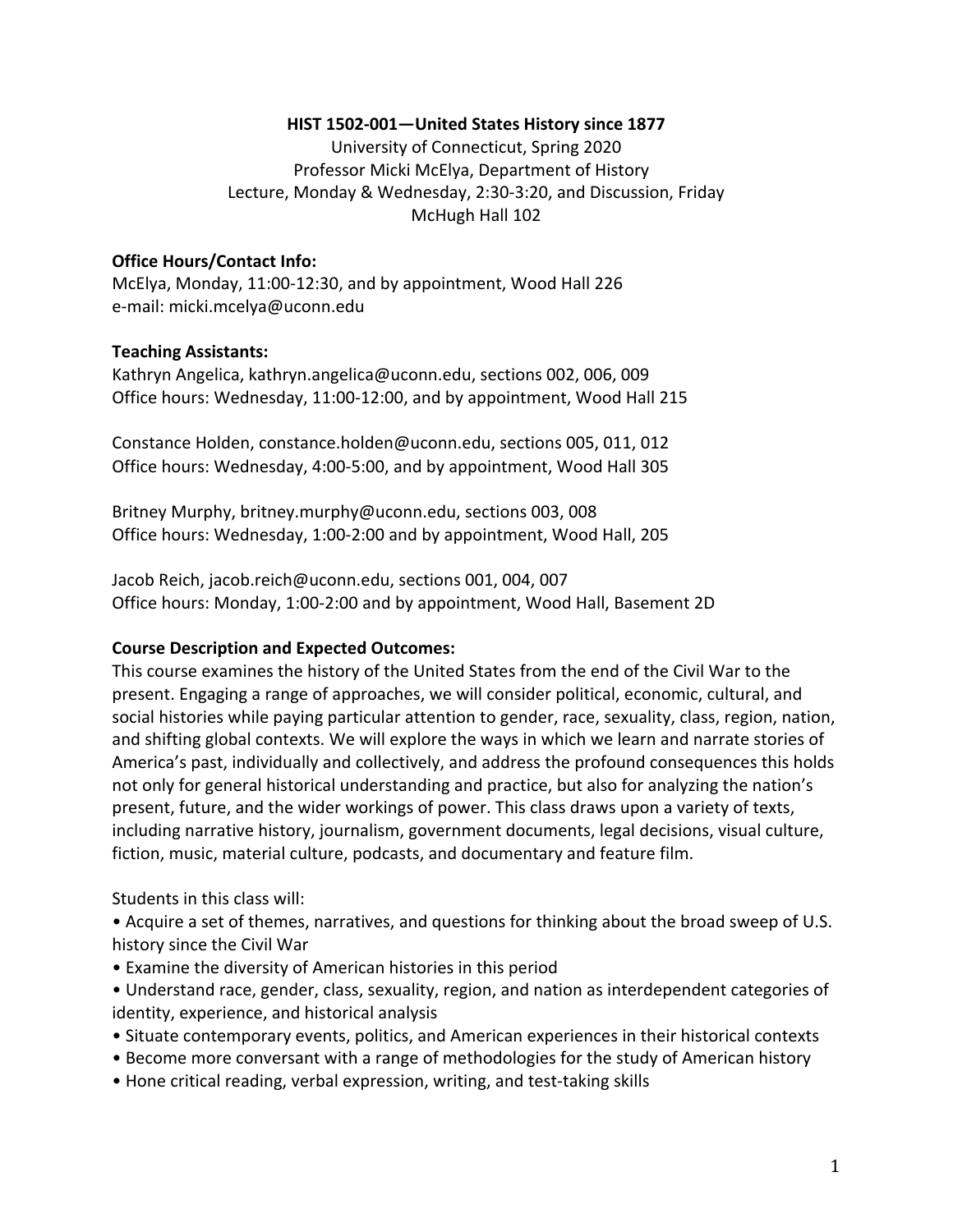The course is structured around two lectures and a discussion section each week. On Mondays and Wednesdays, we will all meet together in McHugh 102 where Professor McElya will provide analytical frameworks, pose questions, and present information and documents that are not necessarily covered in the textbook. These lectures \*will not\* be reiterations of factual information from assigned readings, but are designed with the understanding that you are reading the texts on the schedule described below. On Fridays, you will meet with your TA to discuss information from lectures, the textbook chapters, and documents posted weekly on HuskyCT. You will also use this time to go over assignments, get feedback, and review for exams. It is critical that you complete all reading assignments for the week before Friday *meetings.* The best approach is to read assigned textbook chapters for Mondays and documents for Fridays. This will allow you to get the most out of lecture and discussion. You should make it a habit to check HuskyCT regularly for course announcements, helpful links, and documents.

#### **Requirements and Class Policies:**

**Participation:** Your success in this class requires thoughtful participation and the completion of all readings and assignments. Each student is expected to attend every class meeting, to be on time, to have read completely and with care all assignments, and to engage actively and in discussions. Please note that attendance alone does not constitute full participation. Discussion section participation grades will be calculated each Friday on a 10-point scale. Being in class and demonstrating focused listening for the full discussion period will earn you 7.0 points; offering your opinions, questions, and ideas will earn more up to 10 points for excellent participation. Excessive tardiness, phone or computer usage, non-class-related talking, or generally disruptive behavior will result in a reduction of points. While attendance does not comprise a numerical part of your grade, it bears noting that you cannot participate if you are not in class.

## **The assignments are:**

• Weekly Textbook Chapter Quizzes online in LaunchPad due on Friday by midnight during the week for which the chapter or chapters are assigned. These will be graded for completion. Quizzes that are not completed by the deadline will be marked as zero points. Late quizzes will not be graded. There are 16 quizzes during the semester, you will be graded on 15, meaning everyone may skip one quiz at a time of their choice. The first quiz for Chapter 16 is not required, but will be counted as extra credit, meaning that if you complete it by Friday, January 25, at midnight, you will have an extra skip for later in the term.

• Five Response Papers of no more and no fewer than two pages on questions provided a week in advance due at the beginning of section on the Fridays of your choosing. The questions will be posted on HuskyCT by Friday morning a week before they are due. Response papers cannot be e-mailed to the professor or TAs. You must hand them to your TA at the beginning of section in hardcopy. While you have control over your response writing schedule and should make plans based on your interests, your other assignments and exams for this course, and the work and due dates in your other classes, you must complete at least three responses by the Friday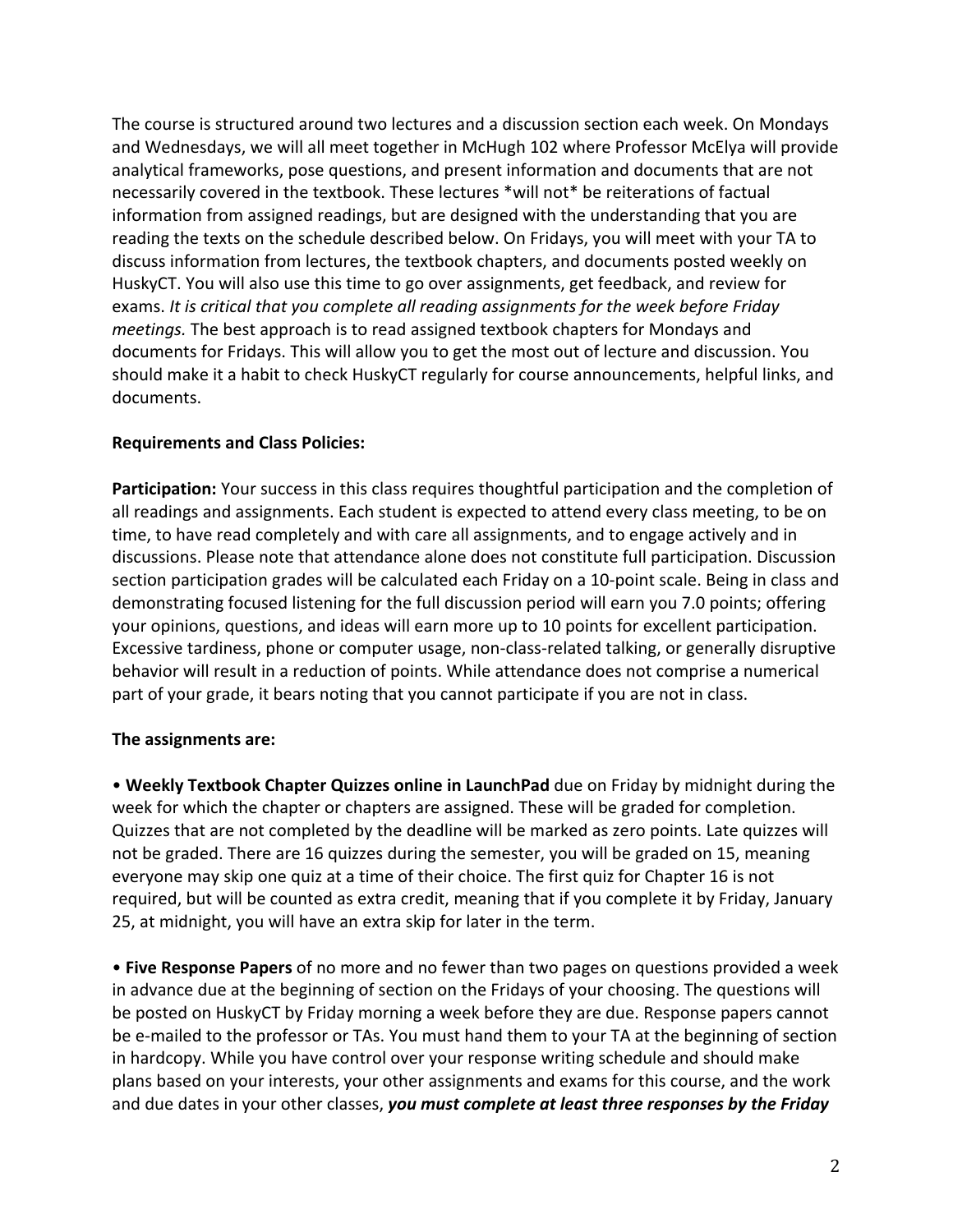of Week Ten, March 27. Late response papers will not be accepted. Please see the grading rubric for more detail on this assignment.

• A 50-minute midterm and 2-hour final exam to be written in class using blue books that will be provided for you. We will hand out review sheets in advance. You will be allowed to bring one  $8.5 \times 11$  sheet of paper with notes to the exam that you must hand in with your test book.

• **Extra Credit** opportunities will be available throughout the semester, including options connected to visiting speakers and other campus events.

#### Grades will be calculated in the following manner:

| Participation          | $\equiv$ | 10% |
|------------------------|----------|-----|
| <b>Chapter Quizzes</b> | =        | 10% |
| <b>Response Papers</b> | $\equiv$ | 30% |
| Midterm exam           | $\equiv$ | 20% |
| Final exam             | $\equiv$ | 30% |

## **Class Policies/University Policies:**

**The Unplugged Classroom:** You *may not* use computers or cell phones during lecture or discussion—please leave them at home or in your bag. Accommodations will be made for any student with the appropriate documentation from CSD.

Accessibility: To request accommodations for a disability you must first contact the Center for Students with Disabilities (CSD). CSD engages in an interactive process with each student and reviews requests for accommodations on an individualized, case-by-case basis. Depending on the nature and functional limitations of a student's documented disability, he/she may be eligible for academic accommodations. CSD collaborates with students and their faculty to coordinate approved accommodations and services for qualified students with disabilities. If you have a documented disability for which you wish to request academic accommodations and have not contacted the CSD, please do so as soon as possible. The CSD is located in Wilbur Cross, Room 204 and can be reached at  $(860)$  486-2020 or at csd@uconn.edu. Detailed information regarding the process to request accommodations is available on the CSD website at www.csd.uconn.edu.

**Academic Integrity and Misconduct:** I take academic integrity very seriously, and expect everyone in my classes to do so as well. Cheating and plagiarism, which includes the misrepresentation of another's ideas as your own as well as copying word-for-word from another source, will not be tolerated. Any case of misconduct will be handled in accordance with the guidelines outlined in *The Student Code.* 

**University Policy on Final Exams:** Students should check their final examination schedule to see if they have either: (a) four examinations in two consecutive calendar days; (b) three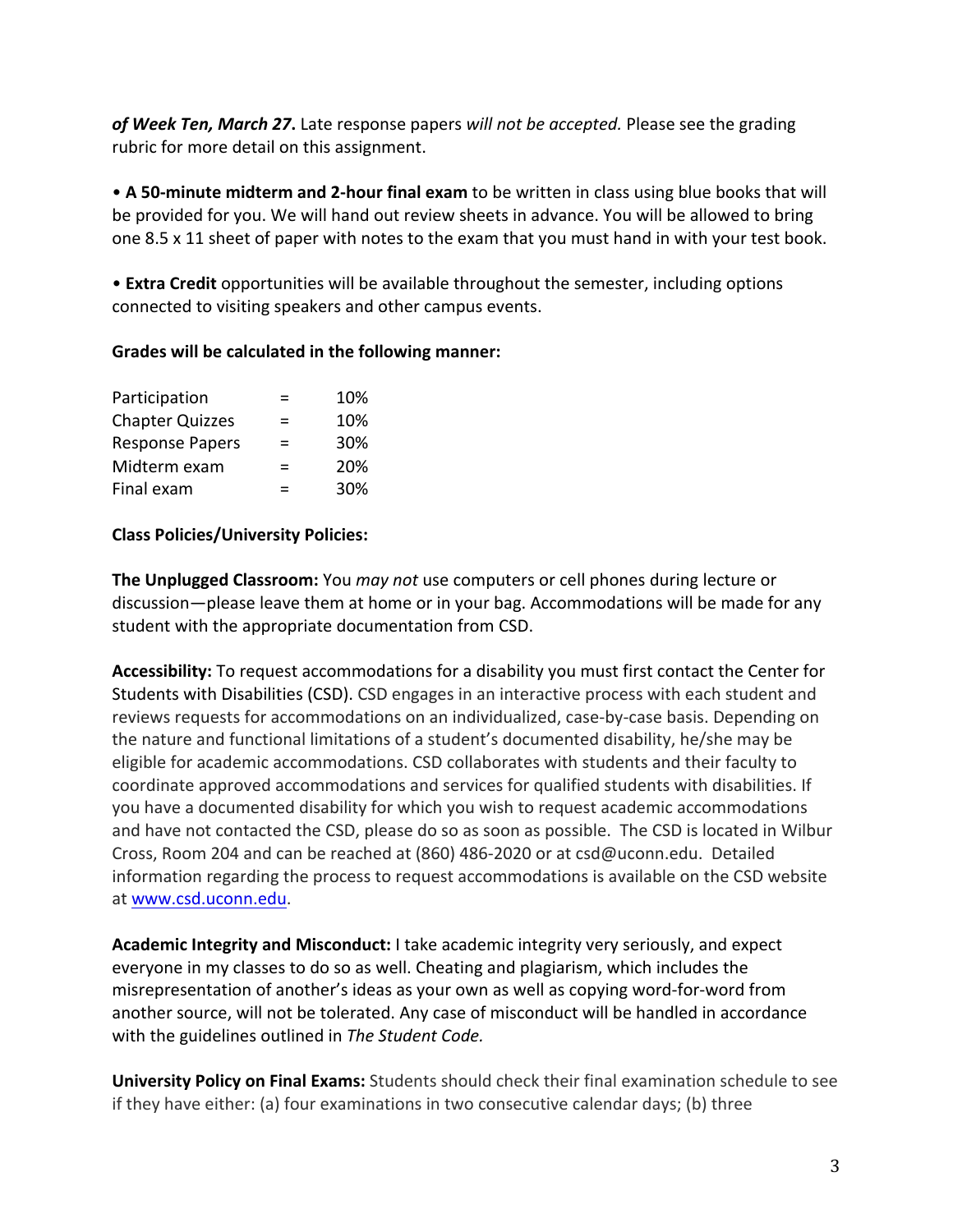examinations in one calendar day; (c) three examinations in consecutive time-blocks spanning parts of two consecutive days

If any of the above apply, they may request the Dean of Students Office to rearrange their schedule. The Dean of Students Office will select one of the examinations for rescheduling and notify the instructor, usually with a letter given to the student.

# For more information on these and other university policies, see:

http://provost.uconn.edu/syllabi-references/

#### **Readings:**

The following book is required for the course and is available for purchase at the UConn Bookstore and on reserve at Homer Babbidge Library:

Roark, et. al., *The American Promise: A History of the United States from 1865, vol. 2, eighth* edition (Bedford St. Martins, 2020)

Weekly documents for discussion section are available on the course HuskyCT page.

## **Schedule of Readings and Assignments:**

**Week One: Introductions Wednesday, 1/22**—What is the American Promise? (course introduction) **Friday, 1/24—** *The American Promise,* Chapter 16 [LaunchPad Quiz 16 due by midnight for extra credit]

Week Two: The Ends of Reconstruction & Contested West, 1865-1900 **Monday, 1/27**—*The American Promise*, Chapter 17 Wednesday, 1/29-Chapter 17, cont. Friday, 1/31-LaunchPad Quiz 17 due by midnight HuskyCT: Guri Olsdatter, *Letter from the Minnesota Frontier* (1866); Ida Lindgren, Letters from *the Kansas Prairie* (1870-1874); Hin-mah-too-yah-lat-kekt ("Chief Joseph"), "An Indian's Views of Indian Affairs," (1879); Guri Olsdatter, *Letter from the Minnesota Frontier* (1866); Richard Pratt, "The Advantages of Mingling Indians with Whites," (1892)

#### **Week Three: The Gilded Age, 1870-1890**

**Monday, 2/3–The American Promise, Chapter 18 Wednesday, 2/5—** *The American Promise*, Chapter 19 Friday, 2/7-LaunchPad Quizzes 18 & 19 due by midnight HuskyCT: Helen Campbell, *Interviews with Domestic Servants* (1880s); Andrew Carnegie, "Wealth," (1889)

**Week Four: Changing U.S. Imperialism, 1890-1900 Monday, 2/10**—*The American Promise*, Chapter 20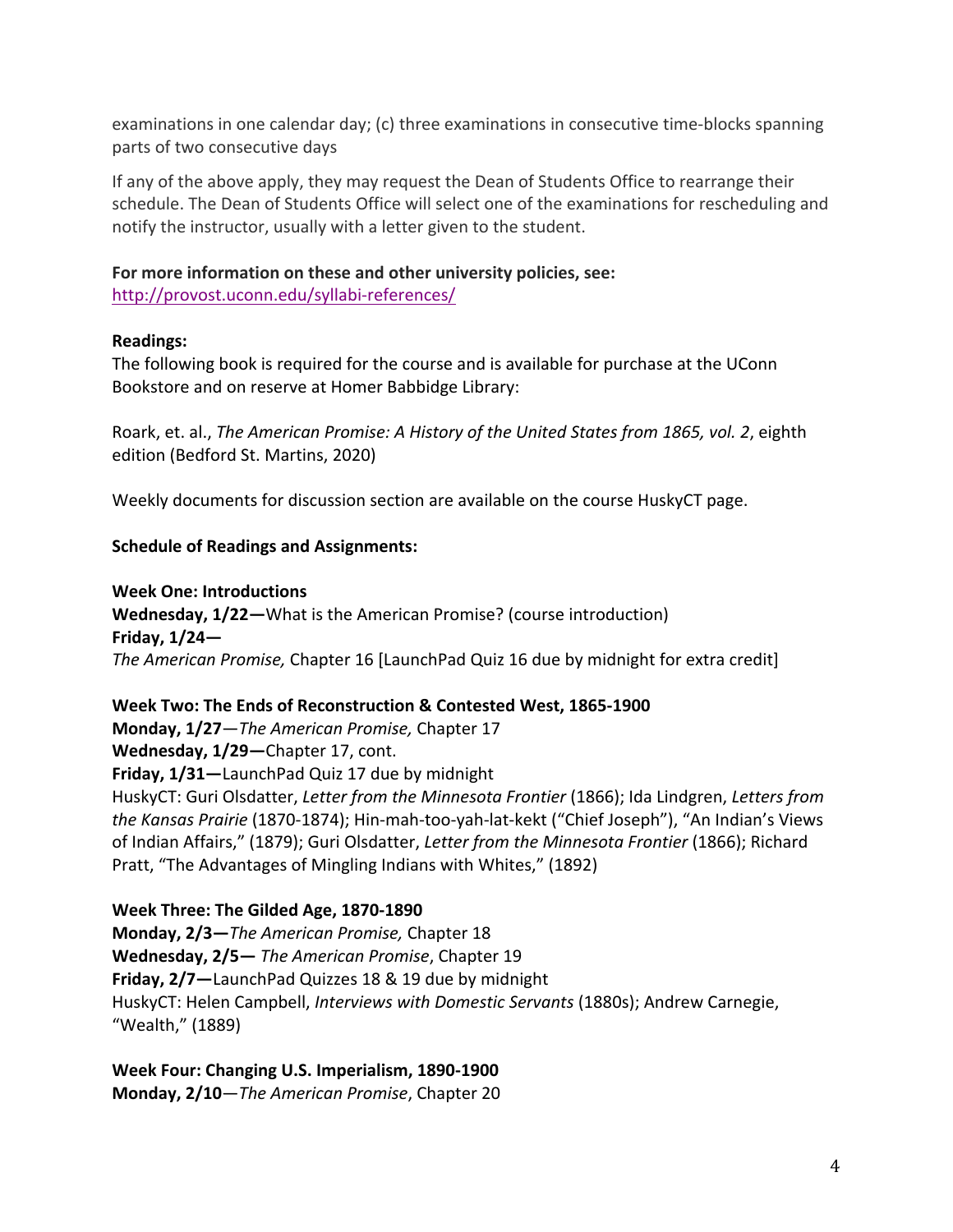Wednesday, 2/12-Chapter 20, cont.

Friday, 2/14-LaunchPad Quiz 20 due by midnight

HuskyCT: National People's Party Platform (1892); Emilio Aguinaldo, "Case against the United States," (1899); Pear's Soap Advertisement, "The White Man's Burden" (1899); Theodore Roosevelt, "The Strenuous Life," (1900)

# **Week Five: The Progressive Era, 1900-1916**

**Monday, 2/17**—*The American Promise*, Chapter 21 Wednesday, 2/19-Chapter 21, cont. Friday, 2/21-LaunchPad Quiz 21 due by midnight HuskyCT: Progressive Party Platform (1912); Cheney Brothers Mills, Manchester, CT, Hiring Specifications Cards (c. 1925); WNYC, "Remembering the Triangle Shirtwaist Factory Fire," (2011)

# **Week Six: WWI, 1914-1920**

**Monday, 2/24**—*The American Promise*, Chapter 22

Wednesday, 2/26-Chapter 22, cont. Friday, 2/28-LaunchPad Quiz 22 due by midnight

HuskyCT: Emma Goldman, "We Don't Believe in Conscription," (1917); A. Mitchell Palmer, "The Case Against the 'Reds,'" (1920); Marcus Garvey, "Explanation of the Universal Negro Improvement Association," (1921); Kathryn Schulz, "Citizen Khan," (2016)

Week Seven: Midterm; The "New" Era and Great Depression, 1920-1932

**Monday, 3/2-MIDTERM Wednesday, 3/4**—*The American Promise*, Chapter 23 Friday, 3/6-LaunchPad Quiz 23 due by midnight HuskyCT: Moonrise episodes 1 & 2 (2019)

## Week Eight: The New Deal, 1932-1938

**Monday, 3/9**— *The American Promise*, Chapter 24 Wednesday, 3/11-Chapter 24, cont. Friday, 3/13-LaunchPad Quiz 24 due by midnight

HuskyCT: Minnie Hardin, "Letter to Eleanor Roosevelt," (1937); Herbert Hoover, "Anti-New Deal Campaign Speech," (1936); "Remember My Forgotten Man," (1933); FDR, "Fireside Chat 1-On the Banking Crisis," (March 12, 1933); WPA Murals, Norwalk, CT

# **Week Nine: SPRING BREAK!**

**Week Ten: WWII, 1939-1945**

**Monday, 3/23**—*The American Promise*, Chapter 25 Wednesday, 3/25-Chapter 25, cont. Friday, 3/27-LaunchPad Quiz 25 due by midnight HuskyCT: Soldiers Send Messages Home (1941-1945); "Reinforcements Coming Up ... From Miss Casey Jones!!!" Along the Line, New Haven Railroad Employee Magazine (1943); Grant